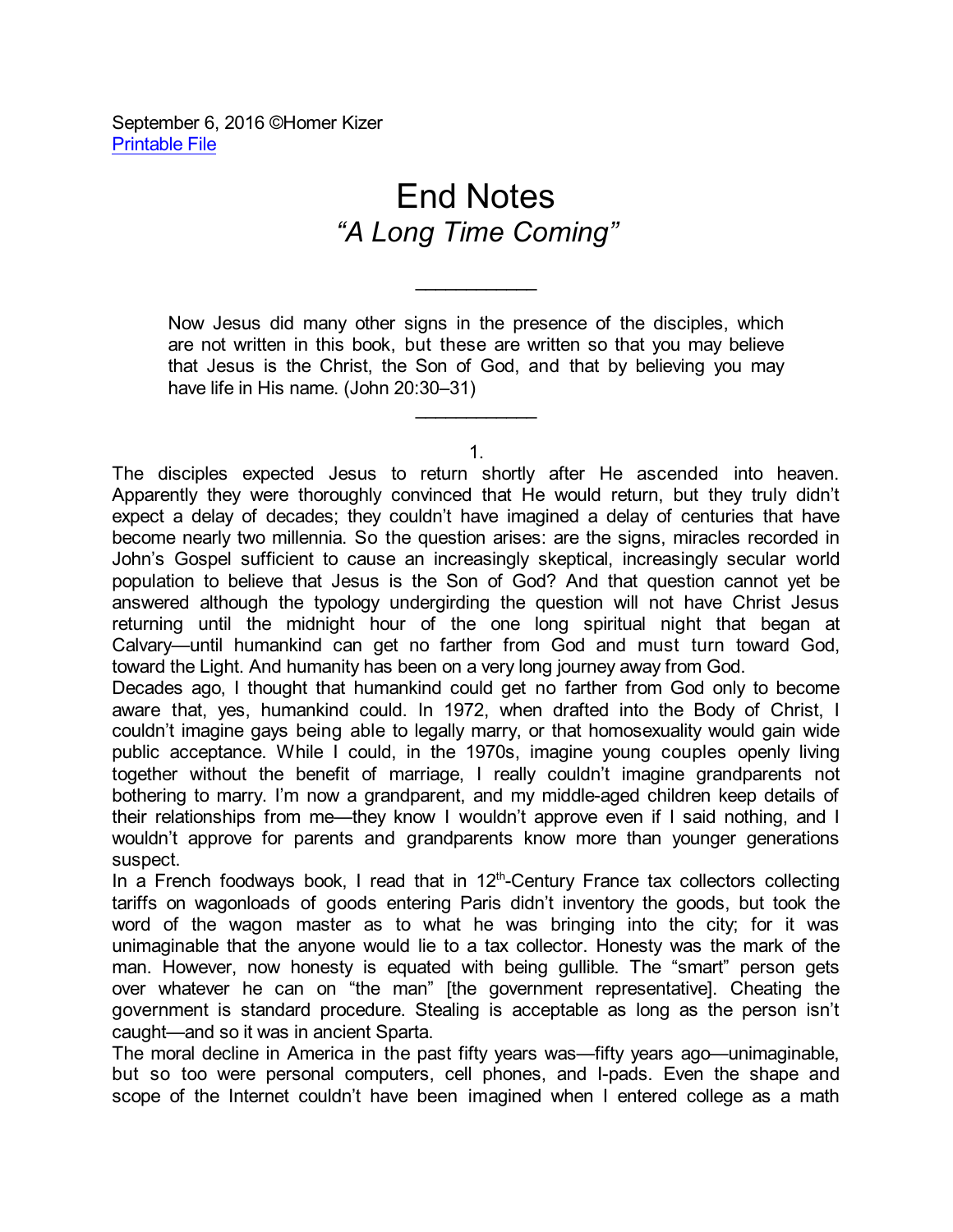major in 1963 … Willamette University had a computer, but only faculty or upper division math students could use it.

I was working in Georgia Pacific's pulp and paper mill at Toledo, Oregon, when a leather company, Tandy Leather—I had one of their wallet kits that had been tooled by a fellow employee's mother—offered stock in a new company it was forming: Radio Shack. A number of us discussed whether we should buy the initial public offering. Only one of us bought. And everyone who bought did well; for it wasn't long before Radio Shack's walkie-talkies became personal computers that didn't do much, but for which simple programs could be written … the future is never what is expected; for I certainly didn't expect a leather company to become, for a while, an electronics giant.

I have heard it said that the Christian Church is for sinners, not the righteous. But that is, at best, only partially true; for Paul tell the saints at Corinth,

It is actually reported that there is sexual immorality among you, and of a kind that is not tolerated even among pagans, for a man has his father's wife. And you are arrogant! Ought you not rather to mourn? Let him who has done this be removed from among you. … But now I am writing to you not to associate with anyone who bears the name of brother if he is guilty of sexual immorality or greed, or is an idolater, reviler, drunkard, or swindler—not even to eat with such a one. For what have I to do with judging outsiders? Is it not those inside the church whom you are to judge? God judges those outside. Purge the evil person from among you. (1 Cor 5:1–2, 11–13)

*For what have I to do with judging outsiders*—the Church has the authority to judge and govern itself, and ought not judge those who do not profess to be members of the Church. Therefore, the Church's authority to govern itself exceeds the authority of civil governments to govern what goes on inside fellowships. But to exercise this authority, the Church cannot be an agent of the civil government, or be beholden to civil authorities, meaning that the Church should not take advantage of tax exemption clauses in civil tax codes.

In Europe, in China, citizens cannot freely assemble together without permission from civil governments; therefore, any assembly larger than a family get-together needs permitting. And the need for a permit brings the civil government inside the Church—once inside, this "bear" will impose its values upon worshipers, meaning the authority to exclude the sexually immoral will be lost. So perhaps it is for this reason that only a few read the rather radical pieces I write. Only a few read in Norway, with one of these few writing to me years ago, saying that if I am correct in what I claim, then the remainder of the world has to be wrong—and he just couldn't go there. Yet, he continued to read, joined now by quite a few scattered across the densely populated portion of the nation.

This Norwegian was correct: if what I write is true (I wouldn't write what I do if I didn't think it was), then the remainder of the world is wrong. If I, one person, now joined by a few others, am correct in what I say about Scripture; about God, Father and Son; about greater Christendom; about a Second Passover liberation of all Christians from indwelling Sin and Death, then the Adversary's deception of the whole world is greater than any Christian has ever imagined. And humanity is not far from the midnight hour of the long spiritual night that began at Calvary.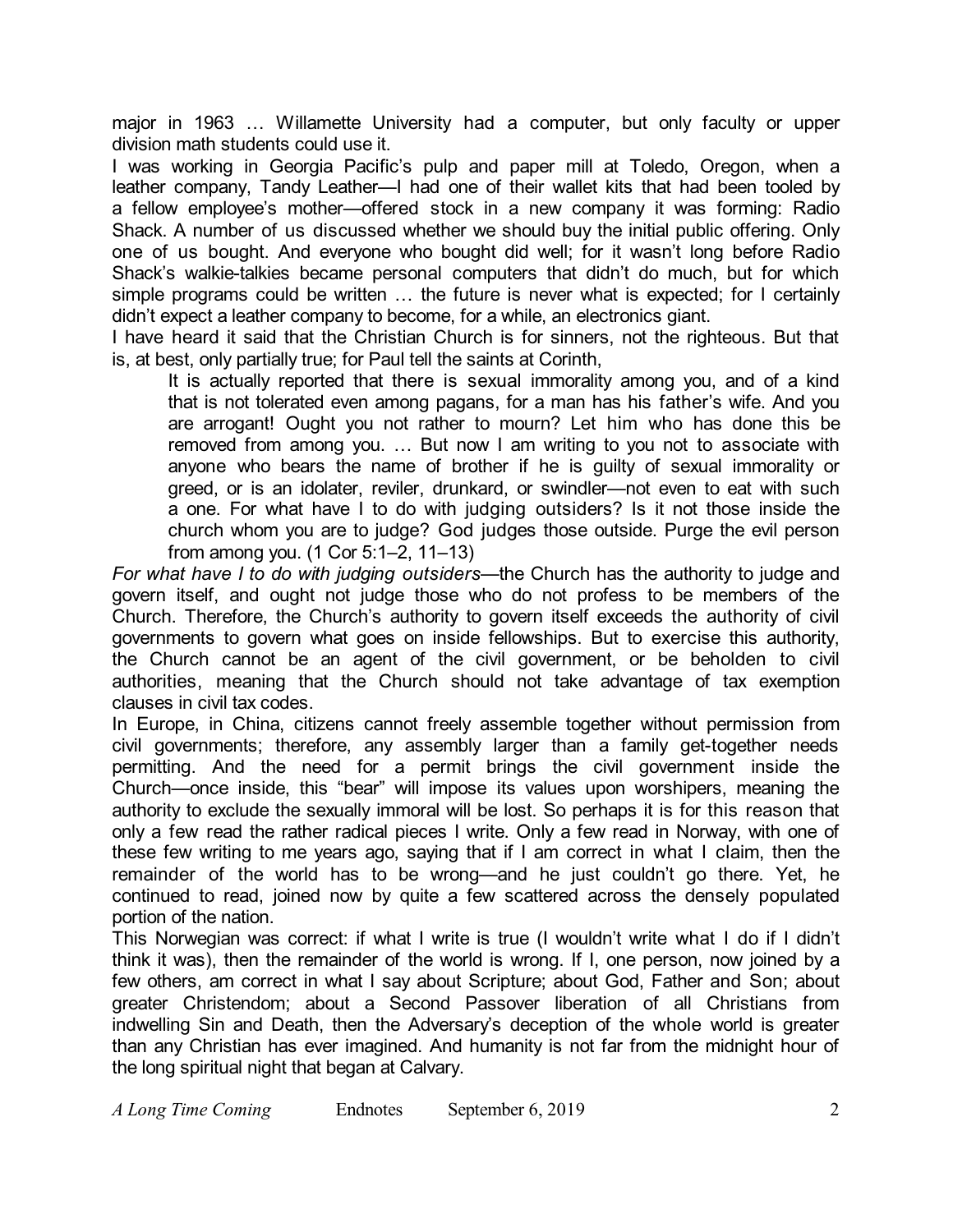If what I write represents a turn towards God, a turn towards the Light, then the midnight hour is at hand. And with every person who begins to read and believe, the more certain is humanity's arrival at the midnight hour of the night that began when the Passover Lamb of God was sacrificed.

The endtime gospel (good news) that must be delivered to all the world as a witness to all nations before the end comes is that *all who endure to the end shall be saved* … I have been about delivering this gospel for fourteen years—and apparently in delivering this gospel comes the turn towards God, the Light, needed to denote the midnight hour of the long spiritual night that began at Calvary.

The work I began to do forms *The [Philadelphia](http://thephiladelphiachurch.org/index.html) Church*, an assembly of individuals who share the same reading strategy; the same theological exegesis. *Philadelphia* is not organized by any [structure](http://thephiladelphiachurch.org/Constitution.html) recognizable by civil governments; hence, it is not and can never be a "Church" recognized by the French national government although an argument can be made for its antiquity, this argument based on Ebonite Christians and their scriptural canon … *Philadelphia* hasn't ripped off the first two chapters of Matthew's Gospel, but acknowledges that these two chapters are not factually true.

And we're back to how much farther can humanity get from God, from Light, before the Second Passover liberation of a second Israel occurs: if humanity has collectively turned its back on God, Father and Son, and worships demons only (a real possibility), then does humanity have to move farther away from God? If you say, *yes*, would one step be far enough? Two steps? Three steps? Seven billion people times three steps is quite a distance. Or would a kilometer be enough? Would a mile be enough? Would any distance satisfy you? *No*, you say. And that is probably true; for you don't want God to intervene in the affairs of humanity. Especially if you are sexually immoral, or a thief, or a swindler, or a politician who honestly believes that given enough time and good people, humanity can solve the problems besetting every civil government …

If Christian pastors put out of their congregations every person engaged in sexual immorality, there would not only be empty pews and collection plates, but there would also be empty pulpits.

There has to be an outer limit to how far humanity can get away from God, the Light of this world. There has to be a place where not only society breaks down because of general lawlessness, but individuals within society also breakdown because they can take no more lawlessness. I don't know where this upper limit is: humankind's ability to wallow in sin and identify what they do as pleasing to God actually defies logic.

The prophet Ezekiel records words of the Lord when Jerusalem and the house of Judah were in Babylonian captivity:

And I said to their children in the wilderness, Do not walk in the statutes of your fathers, nor keep their rules, nor defile yourselves with their idols. I am the Lord your God, walk in my statutes, and be careful to obey my rules, and keep my Sabbaths holy that they may be a sign between me and you, that you may know that I am the Lord your God. But the children rebelled against me. They did not walk in my statutes and were not careful to obey my rules, by which, if a person does them, he shall live; they profaned my Sabbaths. Then I said I would pour out my wrath upon them and spend my anger against them in the wilderness. But I withheld my hand and acted for the sake of my name, that it should not be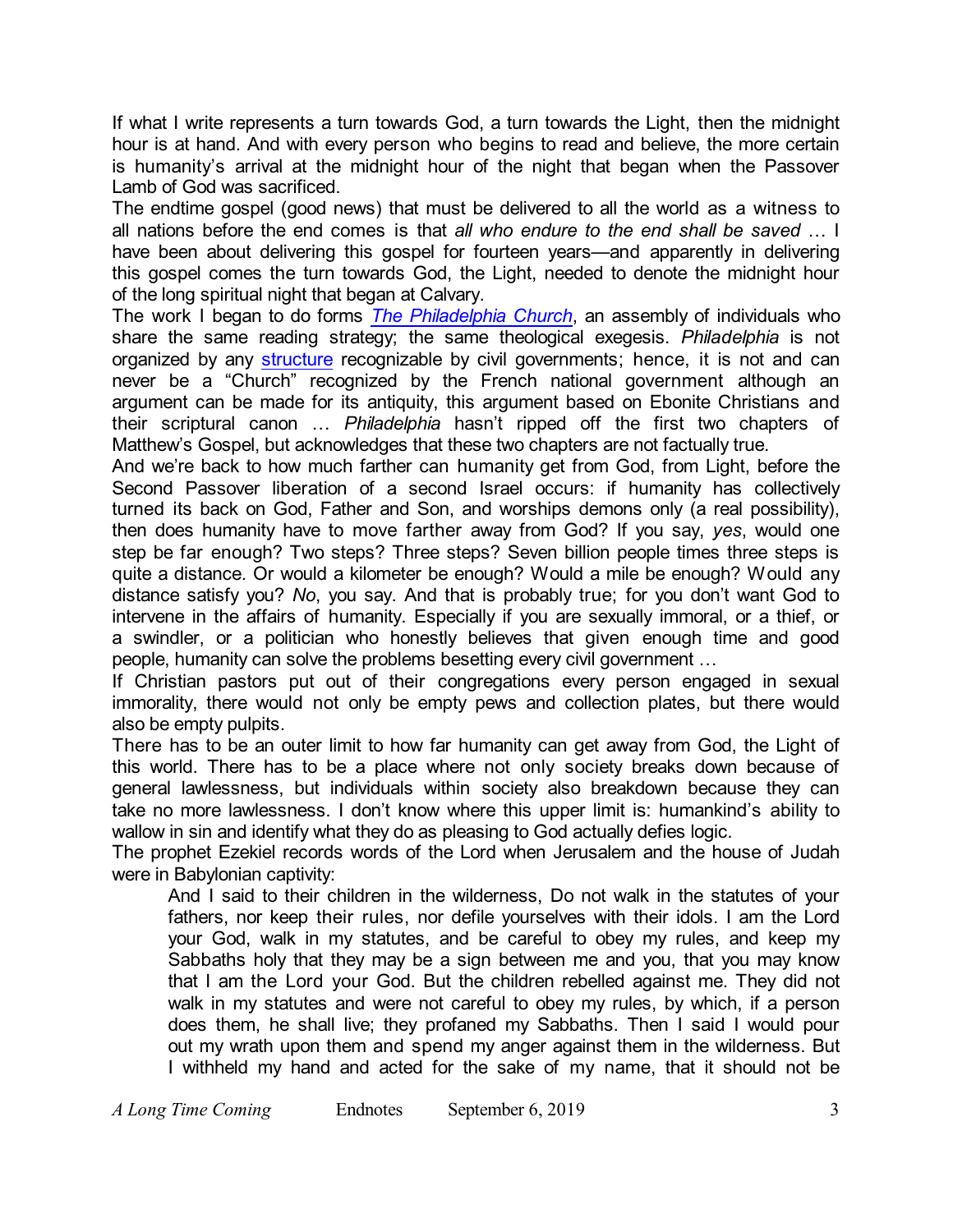profaned in the sight of the nations, in whose sight I had brought them out. Moreover, I swore to them in the wilderness that I would scatter them among the nations and disperse them through the countries, because they had not obeyed my rules, but had rejected my statutes and profaned my Sabbaths, and their eyes were set on their fathers' idols. Moreover, I gave them statutes that were not good and rules by which they could not have life, and I defiled them through their very gifts in their offering up all their firstborn, that I might devastate them. I did it that they might know that I am the Lord. (Ezek 20:18–26)

The Lord's patience isn't indefinite: when the children of Israel in the wilderness continued in the idolatry of their parents, the Lord did the unthinkable—He gave to the children of Israel the command to sacrifice their firstborns. Yes, that is what He did; for all firstborn belong to Him (Ex 13:1) to do with as He pleases. And because they belong to Him, and because parents were committed idolaters, the most effective way for the Lord to "protect" the innocence of firstborns that were His was to have their parents kill them before they, too, could become idolaters.

With God, death of the flesh lacks finality.

In Matthew's Gospel, Matthew's Jesus tells Sadducees,

You know neither the Scriptures nor the power of God. For in the resurrection they neither marry nor are given in marriage, but are like angels in heaven. And as for the resurrection of the dead, have you not read what was said to you by God: 'I am the God [*Theos*] of Abraham, and the God [*Theos*] of Isaac, and the God [*Theos*] of Jacob'? He is not God [*Theos*] of the dead, but of the living. (Matt 22:29–32)

God the Father [*ton Theon* — from John 1:1] is the God of dead ones. *Yah*, or the Logos [*'o Logos* — also from John 1:1] was the God [*Theos*] of living ones; was the God of Abraham, Isaac, and Jacob while they lived physically. And this is the reality that has been concealed from Christianity by the heresy of *the Trinity*.

The Father resurrects the dead; for the "dead" belong to Him, both the physically dead as well as the spiritually dead. And about this John's Jesus tells those Jews seeking His life,

Truly, truly, I say to you, the Son can do nothing of His own accord, but only what He sees the Father doing. For whatever the Father does, that the Son does likewise. For the Father loves the Son and shows Him all that He Himself is doing. And greater works than these will He show Him, so that you may marvel. For as the Father raises the dead and gives them life, so also the Son gives life to whom He will. The Father judges no one, but has given all judgment to the Son, that all may honor the Son, just as they honor the Father. Whoever does not honor the Son does not honor the Father who sent Him. Truly, truly, I say to you whoever hears my word and believes Him who sent me has eternal life. He does not come into judgment, but has passed from death to life, John 5:19–24)

The Father judges no one; yet the Father raises the dead, and raises them without judging them. Thus, if the Father gives to a person "life," the person receives this life—eternal life—without being judged. But this only pertains to the person whom the Father foreknows and predestines to be glorified as fruit borne out of season.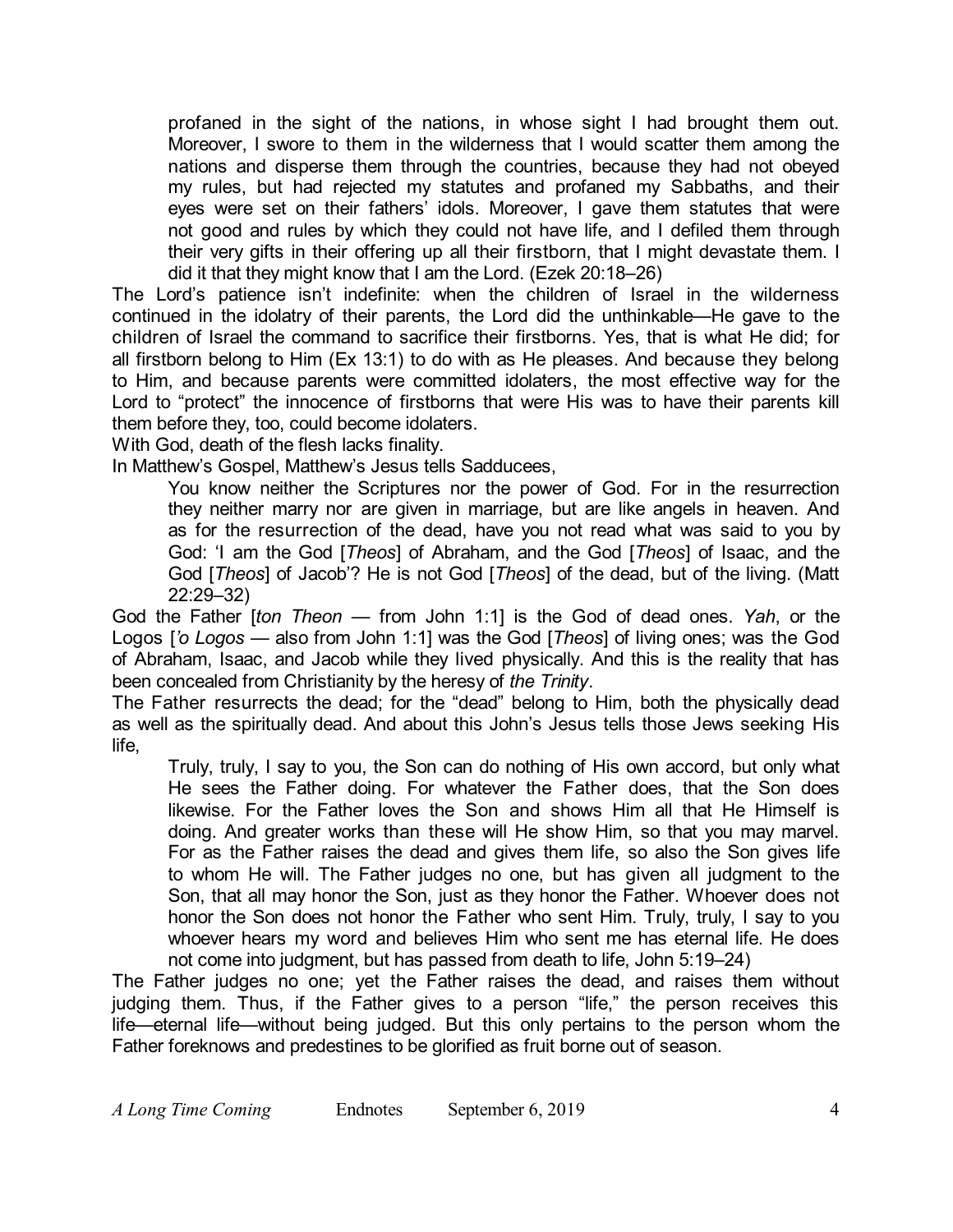All judgment is given to the Son, Christ Jesus, who through judgment of the person to whom the Father has given the earnest of eternal life, will also give "life" to the person *if that is the will and judgment of the Son* … the Son adds a caveat that pertains to the Elect: **whoever hears my word and believes Him who sent me has eternal life**.

There is, here, a touchy narrative balance in play: when the Father draws a person from this world (John 6:44) and delivers the person to Christ Jesus to call, justify, and glorify, the person will have received the earnest [as in "earnest money"] of the spirit even before being called and justified. Receipt of this earnest of the spirit represents the indwelling of real spiritual life, but not spiritual birth—and it is here in this period analogous to when spermatozoa have entered the woman's body and are making their way up fallopian tubes but have not yet penetrated the ovum that spiritual life can be and unfortunately often is lost, the justification for Matthew's Jesus saying, "'Many are called, but few are chosen'" (Matt 22:14).

Unless the Father also predestines to glory the person whom He draws from this world—as is and has been the case with the Elect—the Christian might well believe that he or she has been born of spirit, but almost always, the Christian really hasn't been drawn from this world by the Father. The Christian actually awaits receipt of the spirit until the Second Passover liberation of a second Israel … Again, Matthew's Jesus in the parable of the Wedding Feast concludes the parable by saying, "'For many are called, but few are chosen'" (Matt 22:14), with this true just before and at the time of the heavenly Wedding Supper. This will not be true, however, until after the Second Passover; for today, Jesus doesn't call anyone until after the Father draws the person from this world—and then He calls only those predestined to be glorified.

Again, in this present era, the Father doesn't draw anyone from this world who is not predestined to be glorified; so the parable of the Wedding Feast can be dated to when there is a general calling of disciples not predestined to be glorified, but subject to judgment, hence resulting in few of the many called being glorified. In other words, the parable of the Wedding Feast pertains to the Affliction. However, with being filled with spirit and thereby liberated from indwelling Sin and Death at the Second Passover, all Christians will be called to the wedding feast, but most will be too busy coping with the new reality that follows the death of uncovered firstborns to pay much attention to God, Father and Son. They will be as unsuccessful spermatozoa, dying in the womb that is this world, with their resurrection from death benefitting neither them nor God.

The narrative balance between Paul writing, "For those whom He foreknew He also predestined to be conformed to the image of His Son, in order that He might be the firstborn among many brothers. And those whom He predestined He also called, and those whom He called He also justified, and those whom He justified He also glorified" (Rom 8:29–30) and Matthew's Jesus saying, "'For many are called, but few are chosen'" (Matt 22:14) pivots on when the many or the few are called, with this pivot being the Second Passover. Before the Second Passover, few are called—very few. Only enough to get a work done. And then barely enough to support the work of delivering the endtime good news that all who endure to the end shall be saved. And of these few, all will be foreknown by the Father. That is correct, the few who have been called and who participate in the delivery of the endtime good news that *all who endure to the end shall be saved* come under the linguistic identifier of *the Elect*.

*A Long Time Coming* Endnotes September 6, 2019 5